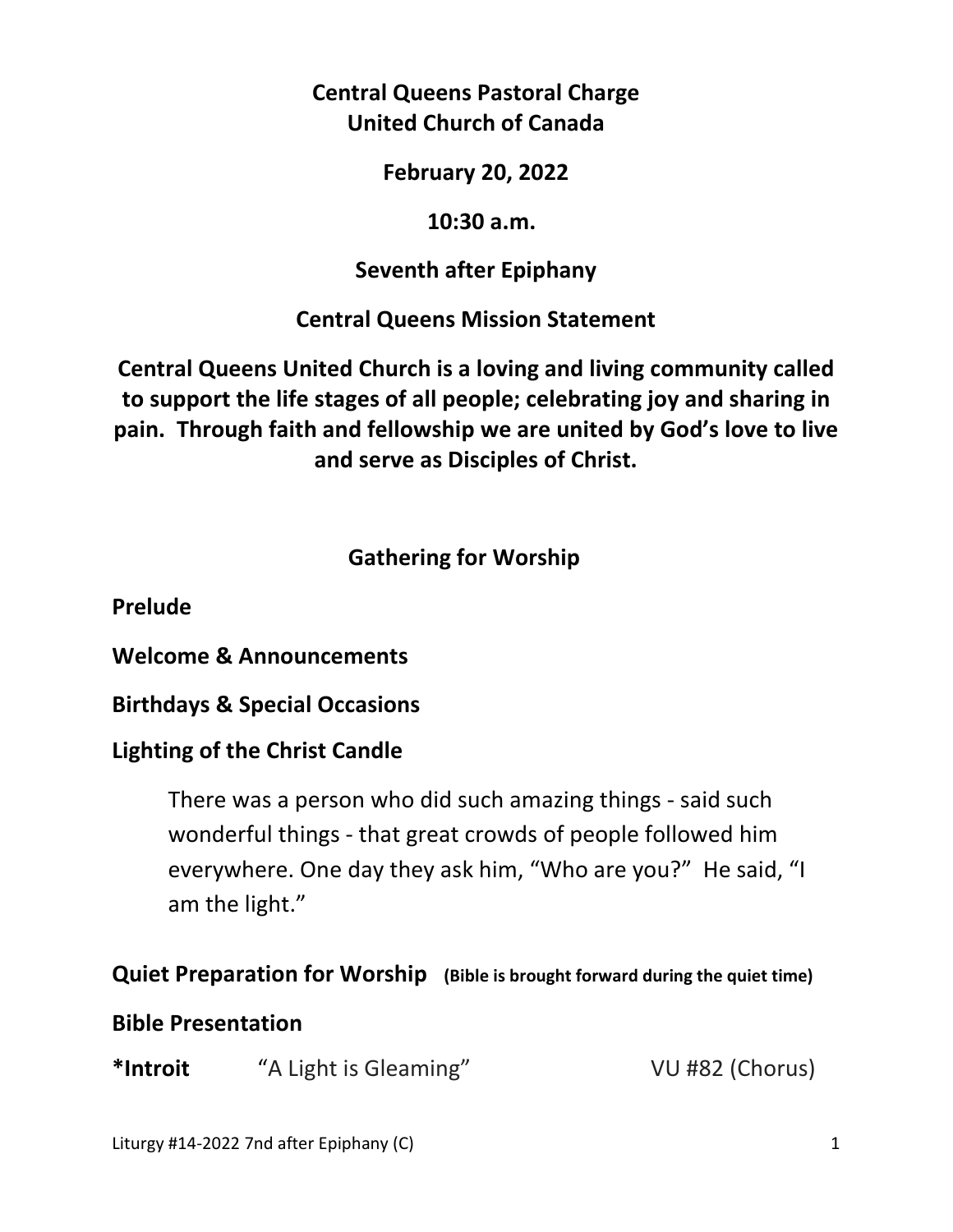### **Call to Worship**

 Where do we find you, Holy One, and how do we follow? Find me at your table,  **we'll share your food.** Find me in your resources,  **we'll share your riches.** Find me in your power,  **we'll share your mercy.** Find me in your pain,  **we'll share your forgiveness.** Find me in your generosity,  **we'll share all, and expect nothing in return.** In community, seek my holiness;  **we follow you in love, generosity, joy.** In the world, share my desire:  **we follow you in justice, mercy, peace for all.**

\*Hymn "I Sing the Mighty Power" VU #231

### **Prayer of Approach**

 **Holy One, you are deep within our world, calling us to join you in creating abundant life for all. Open our hearts to recognize you. Free us to trust your call and follow; enable us to repent, and forgive, and join in your work to make "all things new".**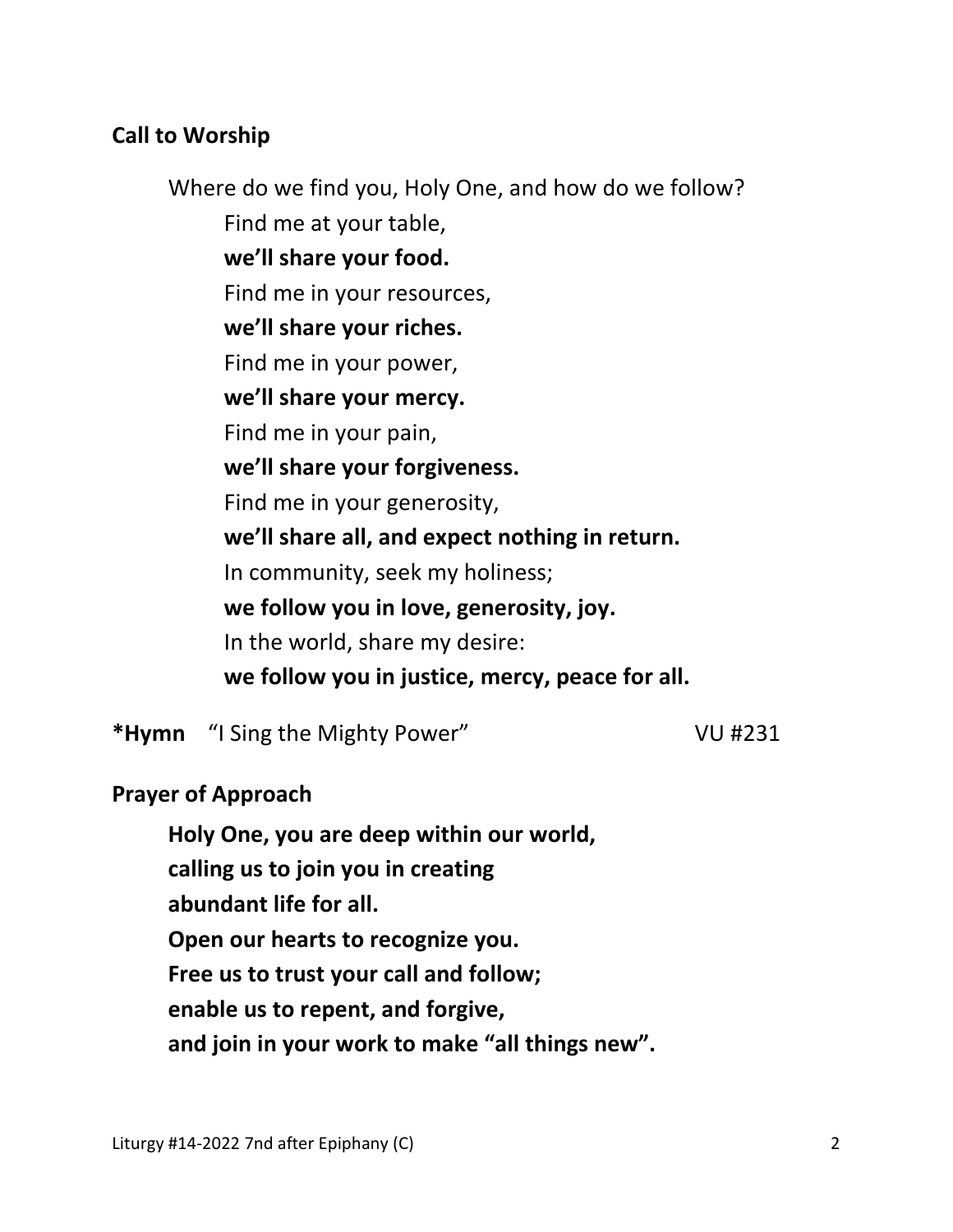With Jesus, we share in the ancient prayer…

#### **Lord's Prayer**

| Our Father, which art in heaven,             |
|----------------------------------------------|
| hallowed be thy name.                        |
| Thy Kingdom come,                            |
| thy will be done on earth,                   |
| as it is in heaven.                          |
| Give us this day our daily bread;            |
| and forgive us our trespasses,               |
| as we forgive those who trespass against us; |
| and lead us not into temptation,             |
| but deliver us from evil.                    |
| For thine is the kingdom,                    |
| the power, and the glory,                    |
| for ever and ever.                           |
| Amen.                                        |
|                                              |

| Psalm 37:1-11, 39-40      |                                             | VU #763     |  |
|---------------------------|---------------------------------------------|-------------|--|
|                           | <b>*Hymn</b> "Jesus' Hands Were Kind Hands" | VU #570 v.1 |  |
| <b>All God's Children</b> |                                             |             |  |
|                           | <b>*Hymn</b> "Jesus' Hands Were Kind Hands" | VU #570 v.2 |  |

### **Presentation of Our Gifts**

## **Offertory Invitation**

 When we give our tithes and offerings, we are witnesses to the transforming love of God in Christ. I invite you to give as generously as you have received.

#### Liturgy #14-2022 7nd after Epiphany (C) 3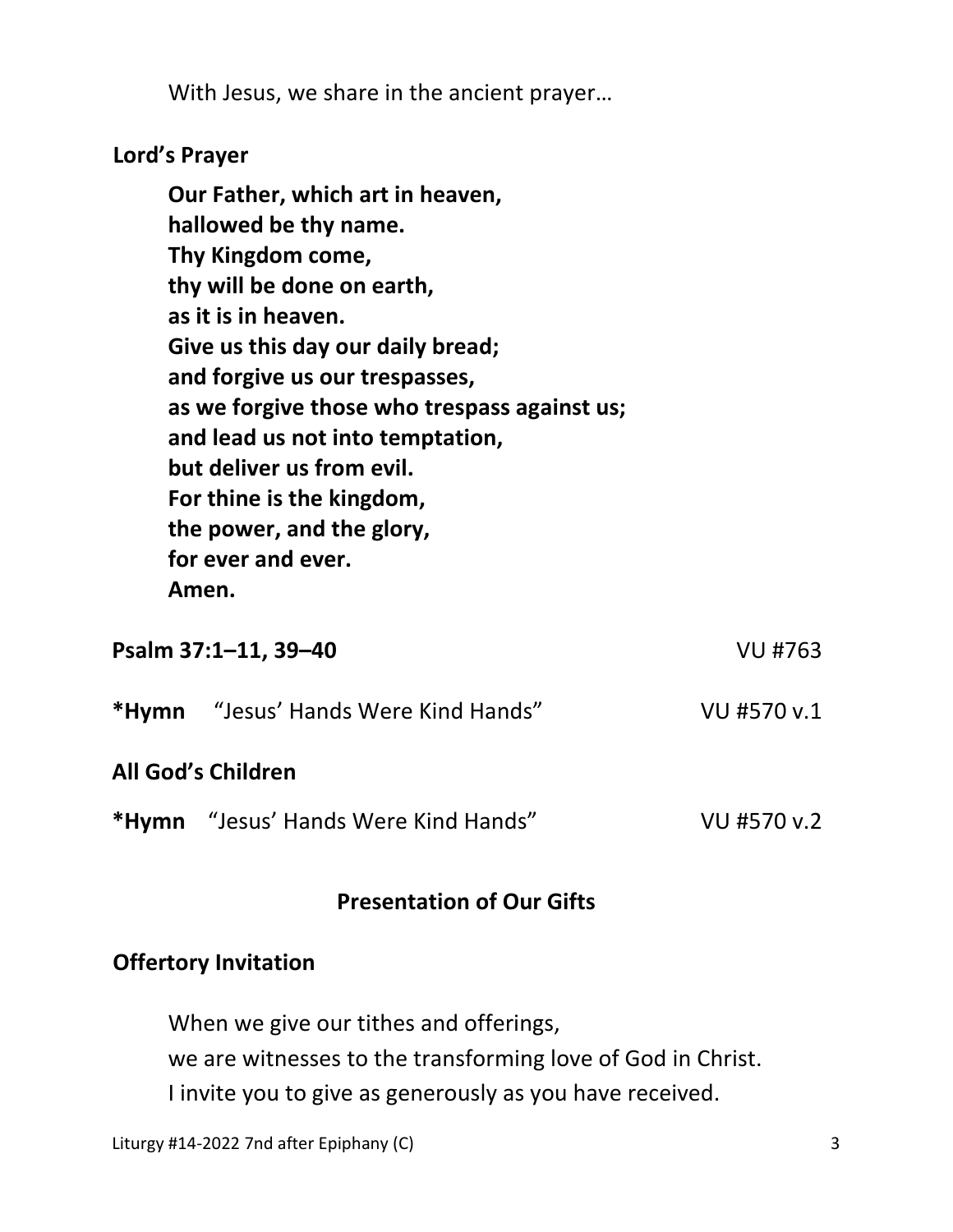**Offertory** 

**\*Presentation of Offering** "What Can I Do" MV #191

### **\*Offertory Prayer**

 **Accept these gifts, we humbly pray, O God. Let them give you honour and glory as we serve the needs of your people. Amen.** 

#### **Listening for the Word**

#### **Sacred Scripture**

#### **Genesis 45:3–11, 15**

Joseph said to his brothers, "I am Joseph. Is my father still alive?" But his brothers could not answer him, so dismayed were they at his presence.

Then Joseph said to his brothers, "Come closer to me." And they came closer. He said, "I am your brother, Joseph, whom you sold into Egypt. And now do not be distressed, or angry with yourselves, because you sold me here; for God sent me before you to preserve life. For the famine has been in the land these two years; and there are five more years in which there will be neither plowing nor harvest. God sent me before you to preserve for you a remnant on earth, and to keep alive for you many survivors. So it was not you who sent me here, but God; God has made me a father to Pharaoh, and lord of all the house and ruler over all the land of Egypt. Hurry and go up to my father and say to him, 'Thus says your son Joseph, God has made me lord of all Egypt; come down to me, do not delay. You shall settle in the land of Goshen, and you shall be near me, you and your children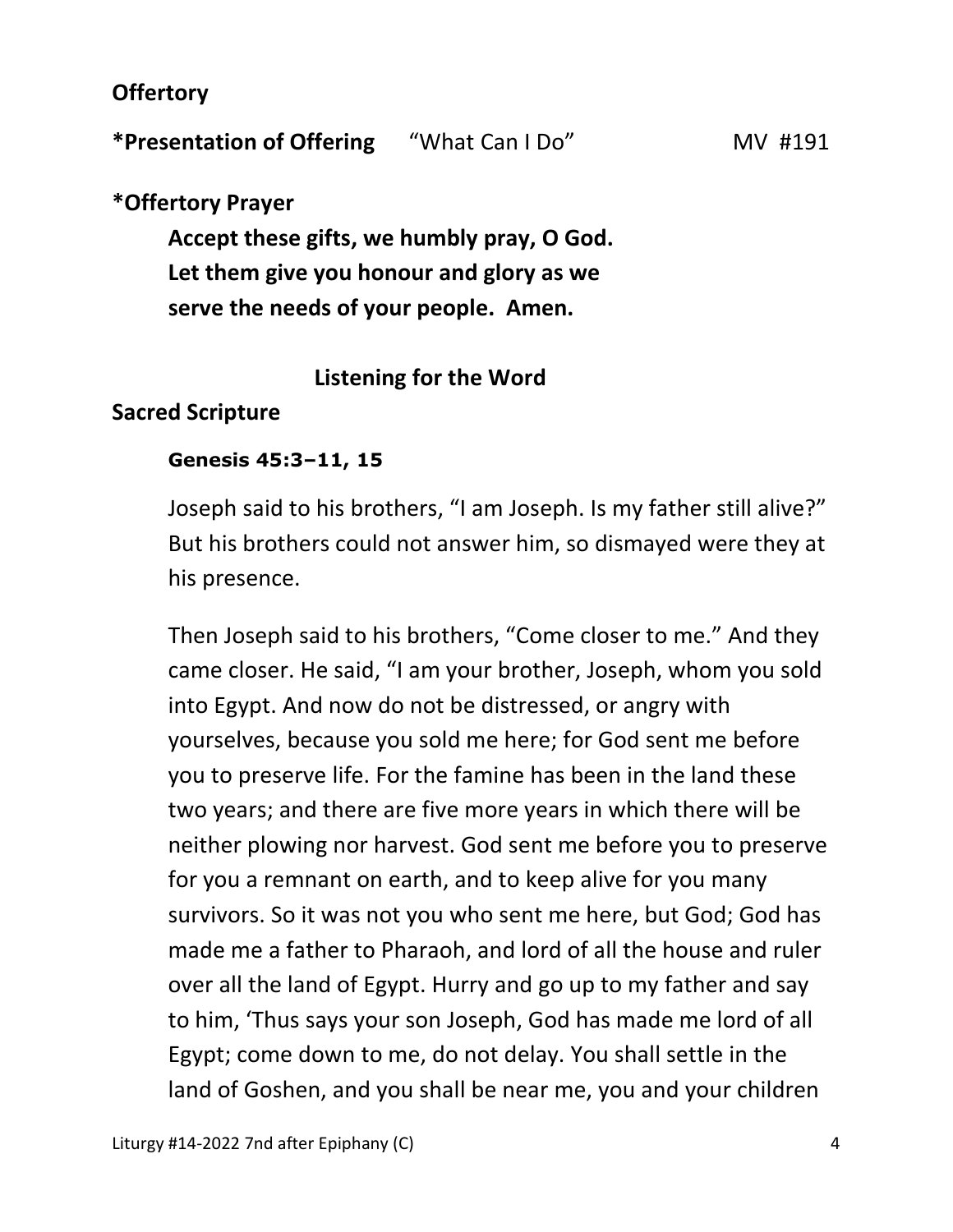and your children's children, as well as your flocks, your herds, and all that you have. I will provide for you there—since there are five more years of famine to come—so that you and your household, and all that you have, will not come to poverty.'

And he kissed all his brothers and wept upon them; and after that his brothers talked with him.

#### **Mark 7:24–37**

From there he set out and went away to the region of Tyre (taiur). He entered a house and did not want anyone to know he was there. Yet he could not escape notice, but a woman whose little daughter had an unclean spirit immediately heard about him, and she came and bowed down at his feet. Now the woman was a Gentile, of Syrophoenician origin. She begged him to cast the demon out of her daughter. He said to her, "Let the children be fed first, for it is not fair to take the children's food and throw it to the dogs." But she answered him, "Sir, even the dogs under the table eat the children's crumbs." Then he said to her, "For saying that, you may go—the demon has left your daughter."

 So she went home, found the child lying on the bed, and the demon gone.

Then he returned from the region of Tyre, and went by way of Sidon towards the Sea of Galilee, in the region of the Decapolis (duh-**ka**-puh-lis). They brought to him a deaf man who had an impediment in his speech; and they begged him to lay his hand on him. He took him aside in private, away from the crowd, and put his fingers into his ears, and he spat and touched his tongue. Then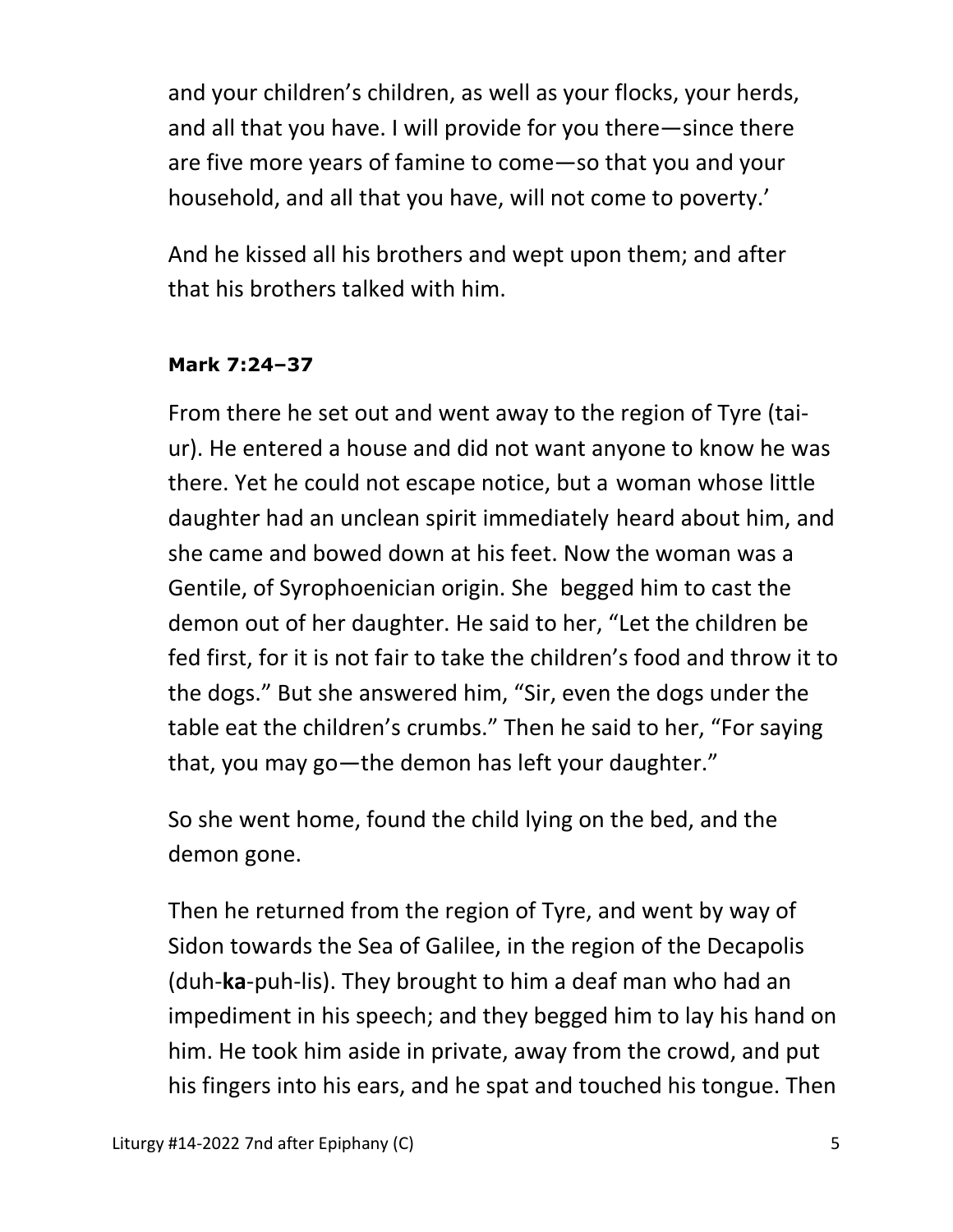looking up to heaven, he sighed and said to him, "Ephphatha," that is, "Be opened." And immediately his ears were opened, his tongue was released, and he spoke plainly. Then Jesus ordered them to tell no one; but the more he ordered them, the more zealously they proclaimed it. They were astounded beyond measure, saying, "He has done everything well; he even makes the deaf to hear and the mute to speak."

### **Anthem**

**Sermon** *The Work of Forgiveness* 

#### **Reflective Music**

#### **Prayers of Thanksgiving and Intercession**

 God of all life and each life: you created us and set us in relationship with each other in families and neighbourhoods, in communities and countries, in cultures and nations. Today we give you thanks for all the gifts of home life and community celebration which bring meaning and encouragement to our lives.

 Thank you for the blessings we know through the contributions of those who have gone before us. Help us offer what we can to sustain the wellbeing of our community and country, so that all who make it their home will find security and dignity: God of the whole human family,  **Hear our prayers for your world.** 

 God of our faith and our future, there are so many pressures we face today, so many problems without simple solutions.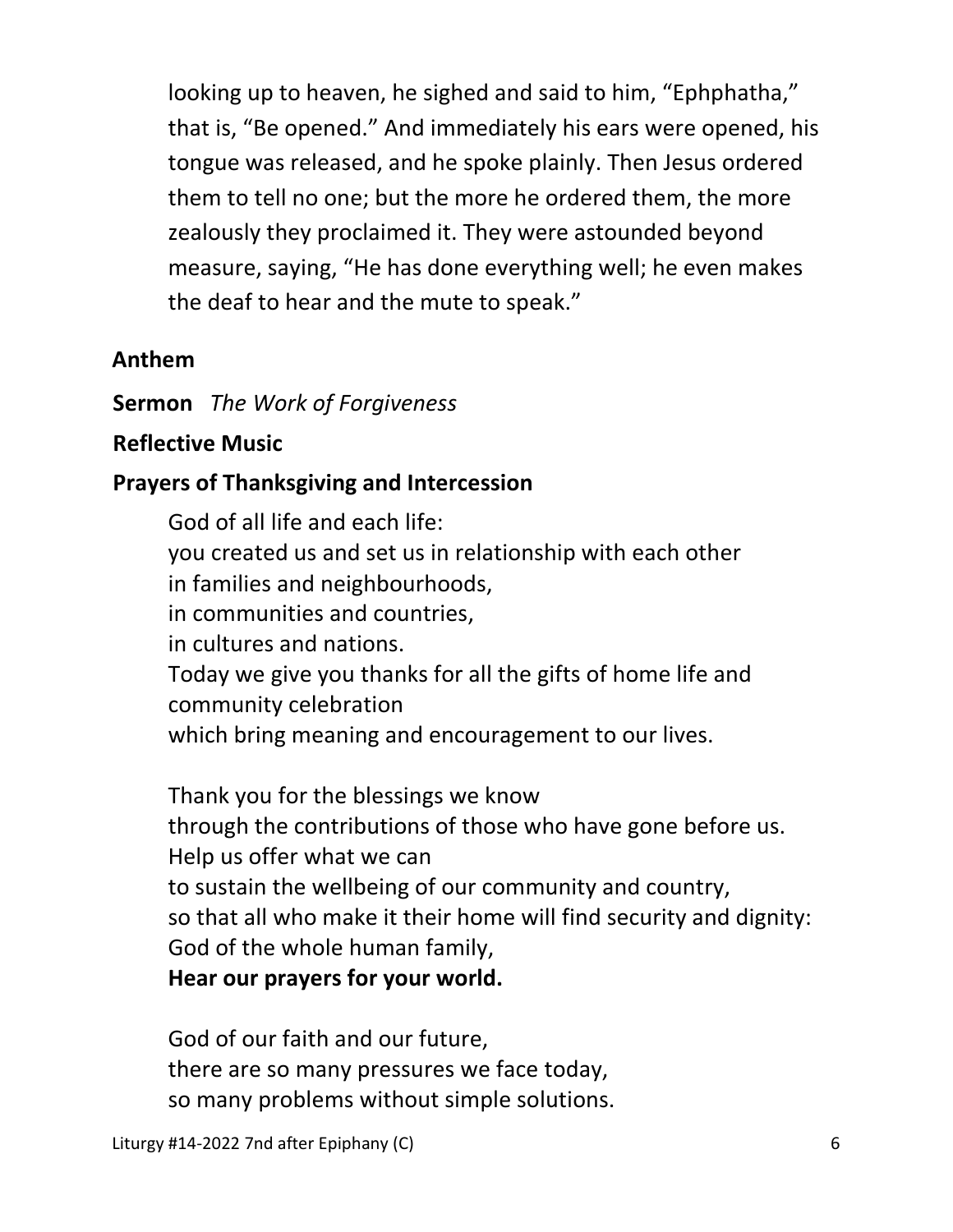Draw near to anyone who is struggling in economic difficulty, and all those burdened by challenges to their health and happiness.

Guide us all through the changing face of the pandemic,

 and support all those who are finding the stress overwhelming. Ease any conflict in homes and workplaces

 and inspire solutions that express mutual respect and deeper understanding.

 Help us share with others the hope we find in your presence. God of the whole human family,

# **Hear our prayers for your world.**

God of mercy and forgiveness,

you call us to live together in peace and unity.

 We pray for our neighbourhoods and the nations of this world. Where people are divided and bitterness turns into resentment, show us how to work for reconciliation.

 Where violence and fear turn neighbour against neighbour, or nation against nation, equip leaders to work for justice that will bring peace.

 Help us build a world where children enjoy a future filled with good health and happiness.

 God of the whole human family,  **Hear our prayers for your world.** 

God, our hope and our help,

 send your Spirit to equip our congregation with skill and resilience to weather the challenges the pandemic has brought for our life together.

Strengthen friendships, new and old,